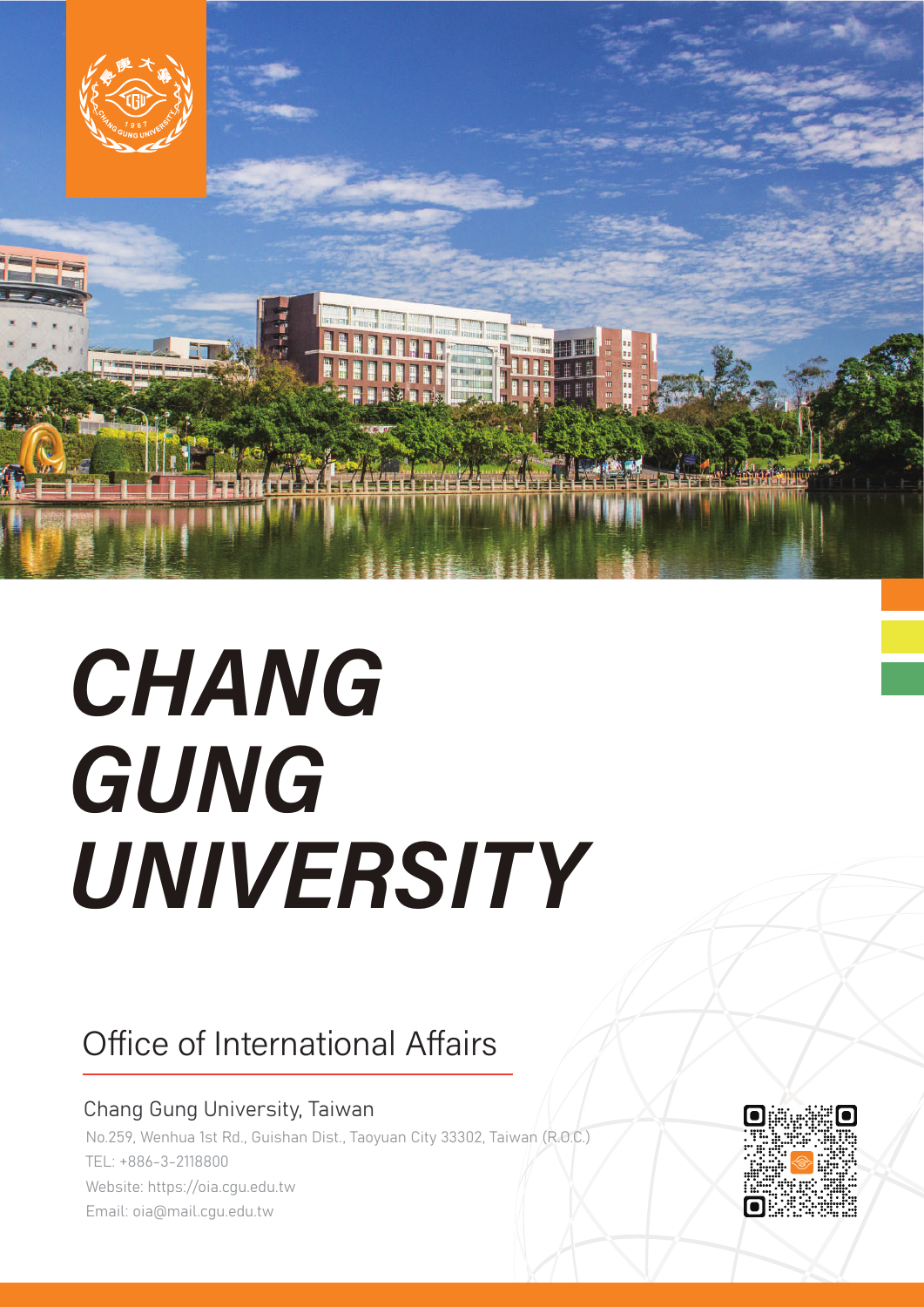



# EST. 1987

- Taoyuan, Taiwan **Location**
- Bachelor, Master and Ph.D. **Degrees**
- **Academic Year**

1<sup>st</sup>: Sep-Jan 2nd: Feb-June Break: Jan-Feb, July-Aug

**Type**

Private (Comprehensive)



\*International Programs:

- 1. International Master Degree Program for Molecular Medicine in Emerging Viral Infections
- 2. International Master Science Program in Reconstrucitve Microsurgery
- 3. CGU-SUTD Dual Master Program in Nano-Electronic Engineering and Design (NEED)

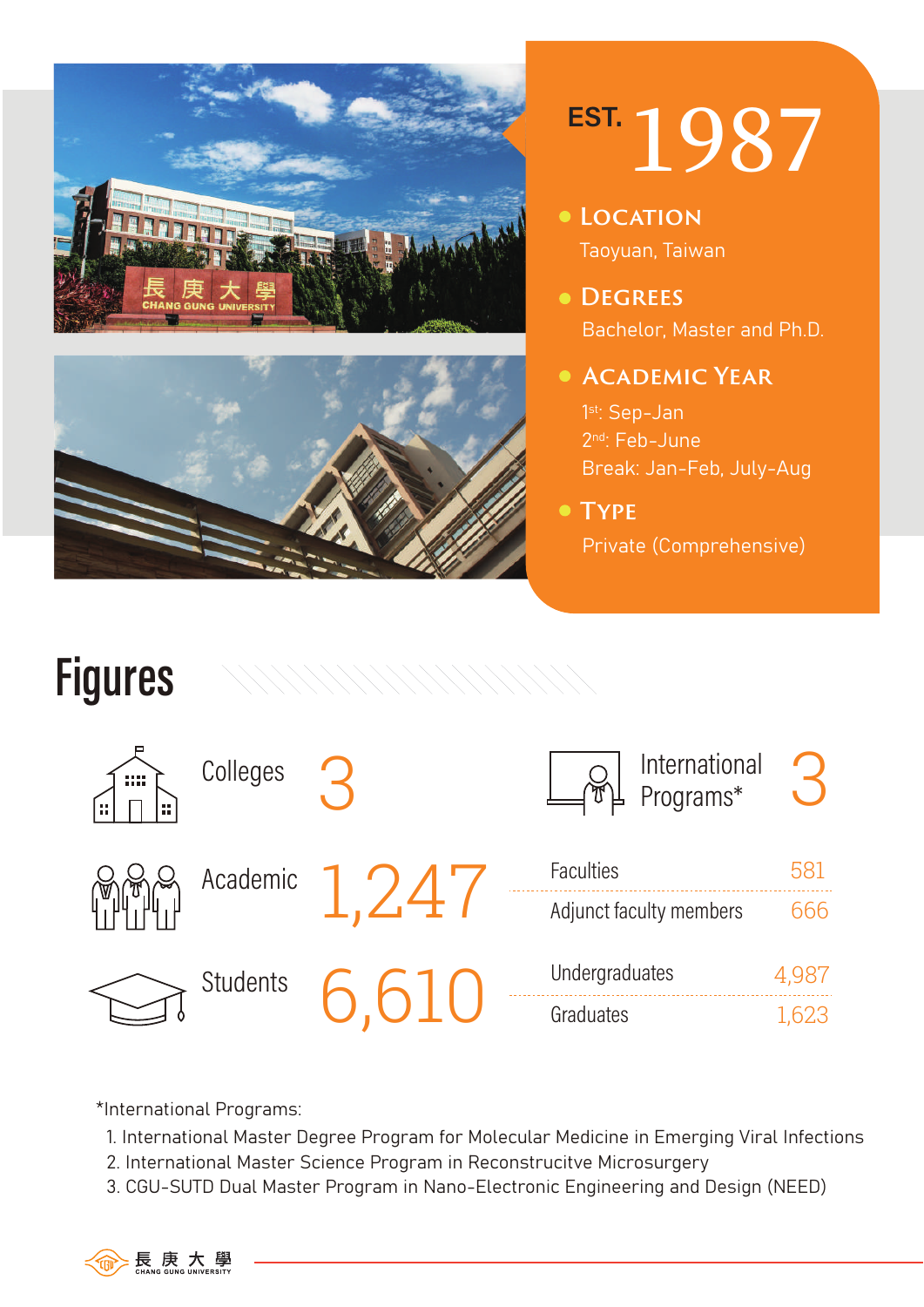## **Academic**

- School of Medicine
- School of Traditional Chinese Medicine
- School of Nursing
- Department of Biomedical Sciences & Master Degree in Clinical Trials and Assessment

////////////////////

- Department of Respiratory Therapy ˙
- Department of Physical Therapy ˙
- Department of Occupational Therapy ˙
- Department of Medical Imaging and ˙ Radiological Sciences
- Department of Medical Biotechnology and ˙ Laboratory Science
- Department of Anatomy ˙
- Department of Pathology ˙
- Department of Physiology and Pharmacology ˙
- Department of Microbiology & Immunology ˙
- Department of Public Health and Parasitology
- Department of Medical Humanities and Social ˙ Science
- Department of Biochemistry and Molecular ˙ Biology
- Graduate Institute of Biomedical Sciences ˙
- Graduate Institute of Clinical Medicine ˙ Sciences
- Graduate Institute of Early Intervention ˙
- Graduate Institute of Dental and Craniofacial ˙ Science
- Graduate Institute of Natural Product ˙
- Graduate Institute of Traditional Chinese ˙ Medicine
- International Master Degree Program for Molecular Medicine in Emerging Viral Infections
- Master & PhD Program in Biotechnology ˙ Industry
- Master Degree Program in Healthcare ˙ Industry
- International Master Science Program in Reconstrucitve Microsurgery

#### ▎College of Medicine ▎College of Engineering

- ˙ Department of Electrical Engineering
- ˙ Department of Electronic Engineering
- ˙ Department of Mechanical Engineering
- ˙ Department of Computer Science and Information Engineering
- ˙ Department of Chemical and Materials Engineering
- ˙ Department of Biomedical Engineering
- ˙ Graduate Institute of Electro-Optical Engineering
- ˙ CGU-SUTD Dual Master Program in Nano-Electronic Engineering and Design(NEED)
- ˙ Bachelor Program in Artificial Intelligence

#### ▎College of Management

- ˙ Department of Industrial and Business Management
- ˙ Department of Industrial Design
- ˙ Department of Information Management
- ˙ Department of Health Care Management
- ˙ School of Business
- ˙ Graduate Institute of Management
- ˙ Program of CGU Information Security with Medical Applications
- ˙ Program of Internet of Things(IoT) with Industrial Creative Applications
- ˙ Master of Science Degree Program in Innovation for Smart Medicine
- ˙ International Program of Health Informatics and Management